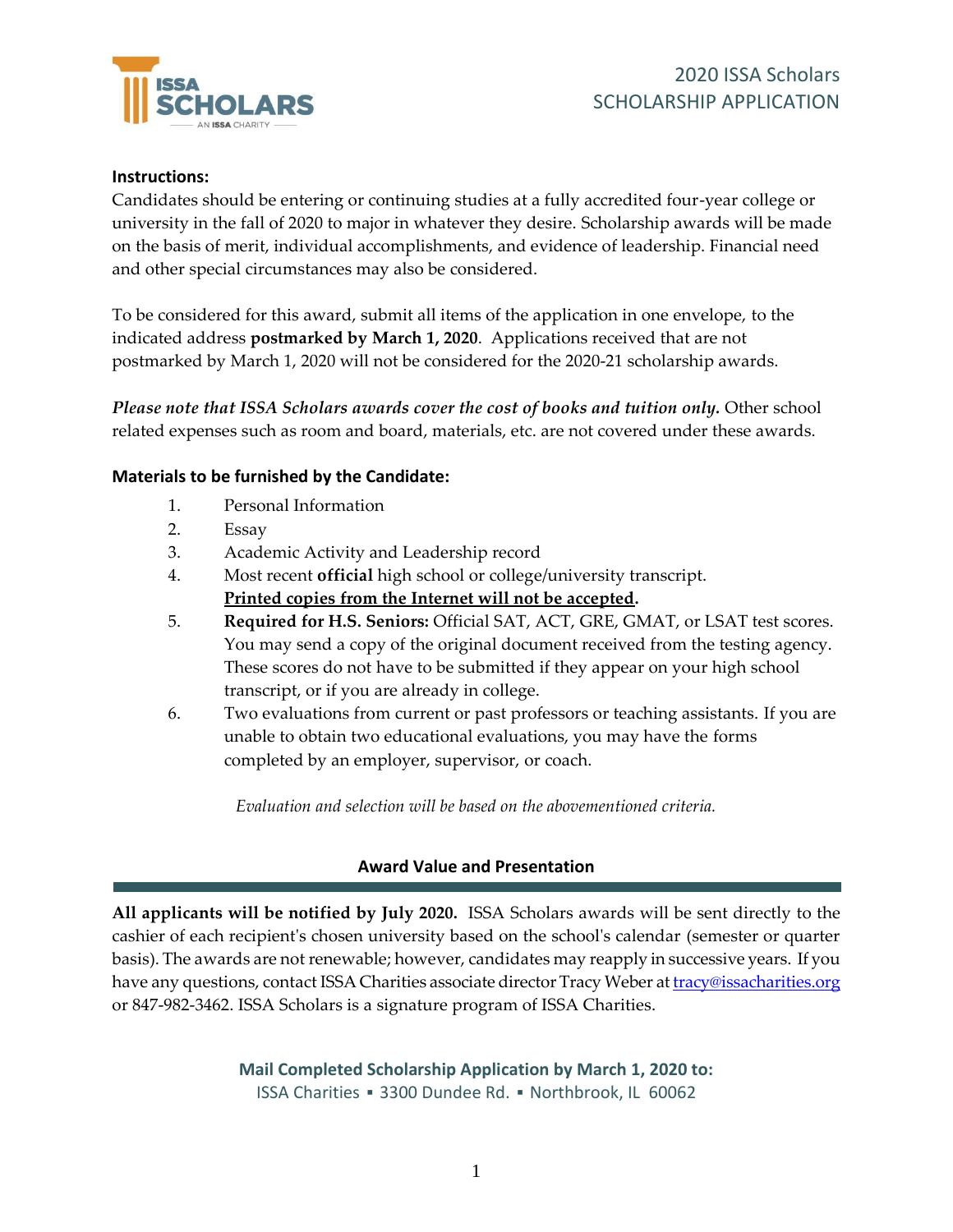## 2020 ISSA Scholars SCHOLARSHIP APPLICATION

 $\frac{1}{2}$ 

#### **Personal Information:**

| Name                        |                                                                                                    |                                                                                 |                                       |                 |
|-----------------------------|----------------------------------------------------------------------------------------------------|---------------------------------------------------------------------------------|---------------------------------------|-----------------|
| Last                        | First                                                                                              | Middle                                                                          | Social Security No./School ID         |                 |
|                             |                                                                                                    |                                                                                 |                                       |                 |
|                             | City<br>Street                                                                                     |                                                                                 | State/Province                        | Zip/Postal Code |
|                             |                                                                                                    |                                                                                 |                                       |                 |
| <b>High School Attended</b> |                                                                                                    |                                                                                 |                                       |                 |
|                             |                                                                                                    |                                                                                 |                                       |                 |
|                             |                                                                                                    |                                                                                 |                                       |                 |
|                             | Class rank: _________________ in a class of _________________ students.                            |                                                                                 |                                       |                 |
|                             | <b>College or Universities Attended (if applicable):</b>                                           |                                                                                 |                                       |                 |
| Name                        | City                                                                                               | State/Province                                                                  |                                       | Dates Attended  |
|                             |                                                                                                    |                                                                                 |                                       |                 |
|                             |                                                                                                    |                                                                                 |                                       |                 |
|                             | ** THE FOLLOWING INFORMATION IS REQUIRED TO BE COMPLETED**                                         |                                                                                 |                                       |                 |
|                             | Are you an employee, or family member of an employee, of an ISSA member firm? $\Box$ No $\Box$ Yes |                                                                                 |                                       |                 |
|                             |                                                                                                    |                                                                                 |                                       |                 |
|                             | If not, are you sponsored by an ISSA member firm? $\square$ No $\square$ Yes                       | (Please list employee's name and title, and your relationship to the employee.) |                                       |                 |
| $\overline{\phantom{a}}$    |                                                                                                    |                                                                                 |                                       |                 |
|                             |                                                                                                    |                                                                                 |                                       |                 |
|                             |                                                                                                    |                                                                                 | (Please list employee name and title) |                 |

#### **Financial Need:**

1. Will you be receiving financial aid?  $\square$  No  $\square$  Yes

If yes, please describe the **type and amount** of aid (*e.g. awards, family, tuition reimbursement, etc.*).

2. Describe any circumstances related to your financial need, if any, that you would like us to consider (e.g. FAFSA, University Financial Aid, legal guardian, employer):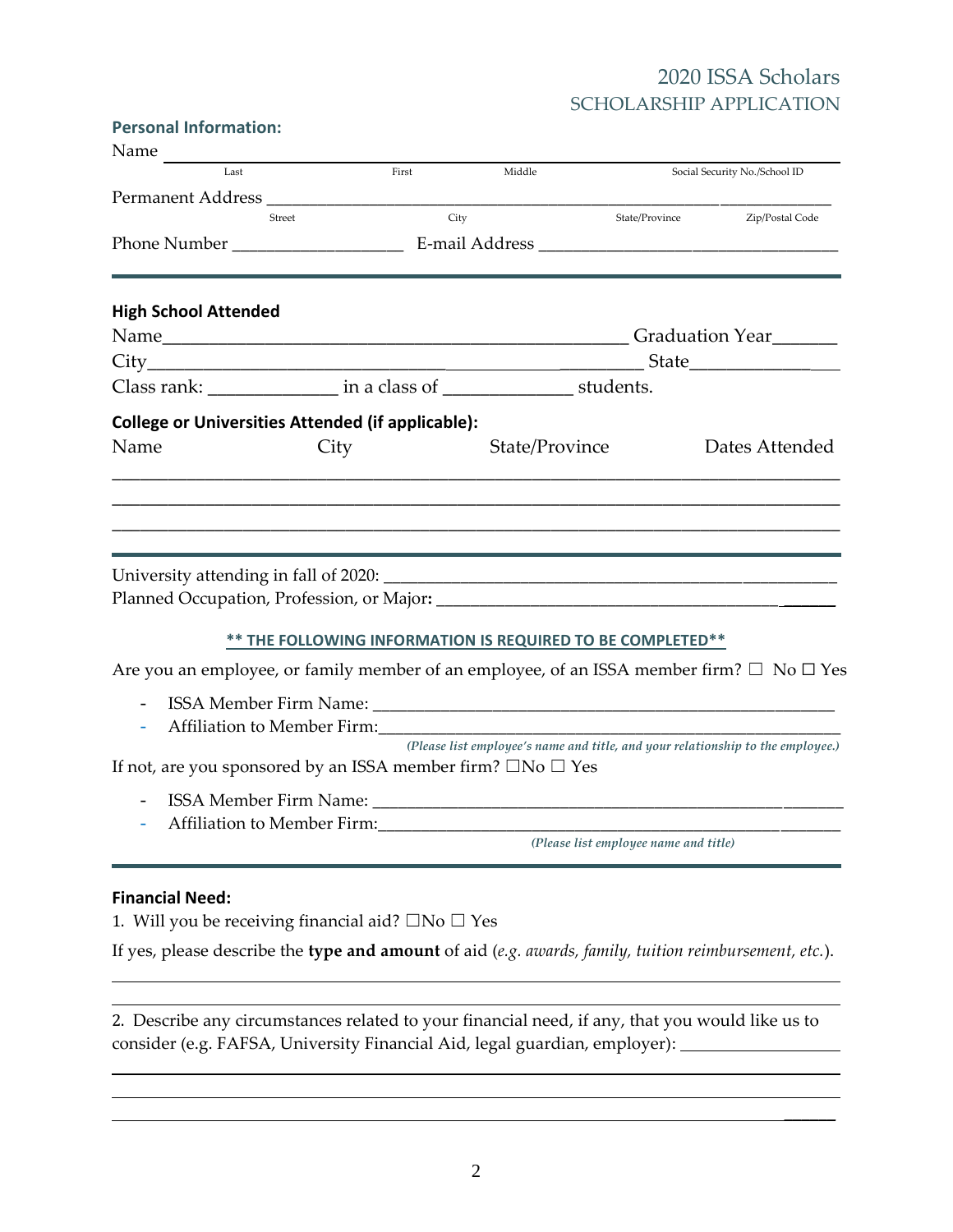# 2020 ISSA Scholars SCHOLARSHIP APPLICATION

#### **Personal Information continued:**

| Name |      |       |        |                               |
|------|------|-------|--------|-------------------------------|
|      | Last | First | Middle | Social Security No./School ID |

#### **Essay:**

| As part of your application response, you are requested to do a little research and prepare an |
|------------------------------------------------------------------------------------------------|
| essay, not to exceed 500 words. Please answer the following question and attach as a separate  |
| document.                                                                                      |

• How can proper and professional cleaning improve human health and the environment? (ISSA recommends you contact an industry professional or review the materials at [www.issa.com/valuetips](http://www.issa.com/valuetips) if you need assistance with this question).

#### **Volunteer Activity:**

Please list the name of institution, dates of volunteer work, and description of volunteer work.

## **Work Activity:**

Please list all current and past employment (include dates). For each job describe the nature of your position and any management positions held:

**IMPORTANT!** I have read the scholarship guidelines and procedures on the instruction page of this application and ask that I be considered for an ISSA Scholars award with full understanding of the conditions. Also, I give my permission for release of information requested from my high school, college or university. This may include evaluations by high school instructors, university or graduate school professors, SAT, ACT, GRE, GMAT, or LSAT scores, and other information related to determining my qualifications for an award. I understand that evaluations will be kept confidential, and I waive any right of access to them. I verify that all of the information provided in this application is accurate and truthful. I understand that if any of the aforesaid information is not accurate or truthful that it will void my eligibility for a scholarship award.

**Signature Date**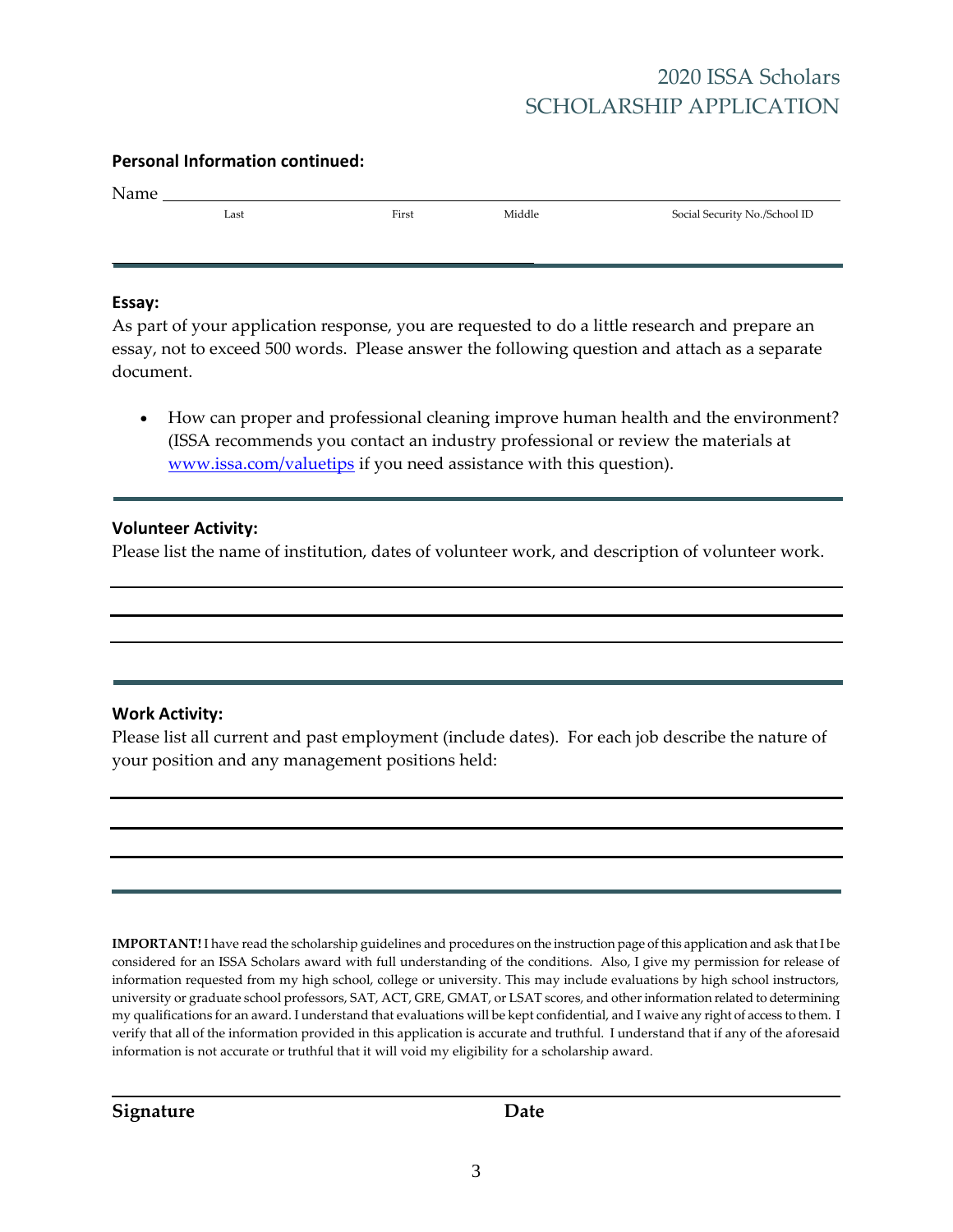## 2020 ISSA Scholars SCHOLARSHIP APPLICATION

#### **Academic Activity and Leadership:**

Describe your current participation in academic activities such as clubs, competitions, government, sports, honors, awards or prizes. Be sure to include leadership positions and dates if applicable.

## **Personal Accomplishments:**

Include any accomplishments that you would like us to consider in evaluating your application:

#### **Special Circumstances:**

Please consider the following special circumstances when reviewing my application, (e.g.: working while attending school, parental responsibilities):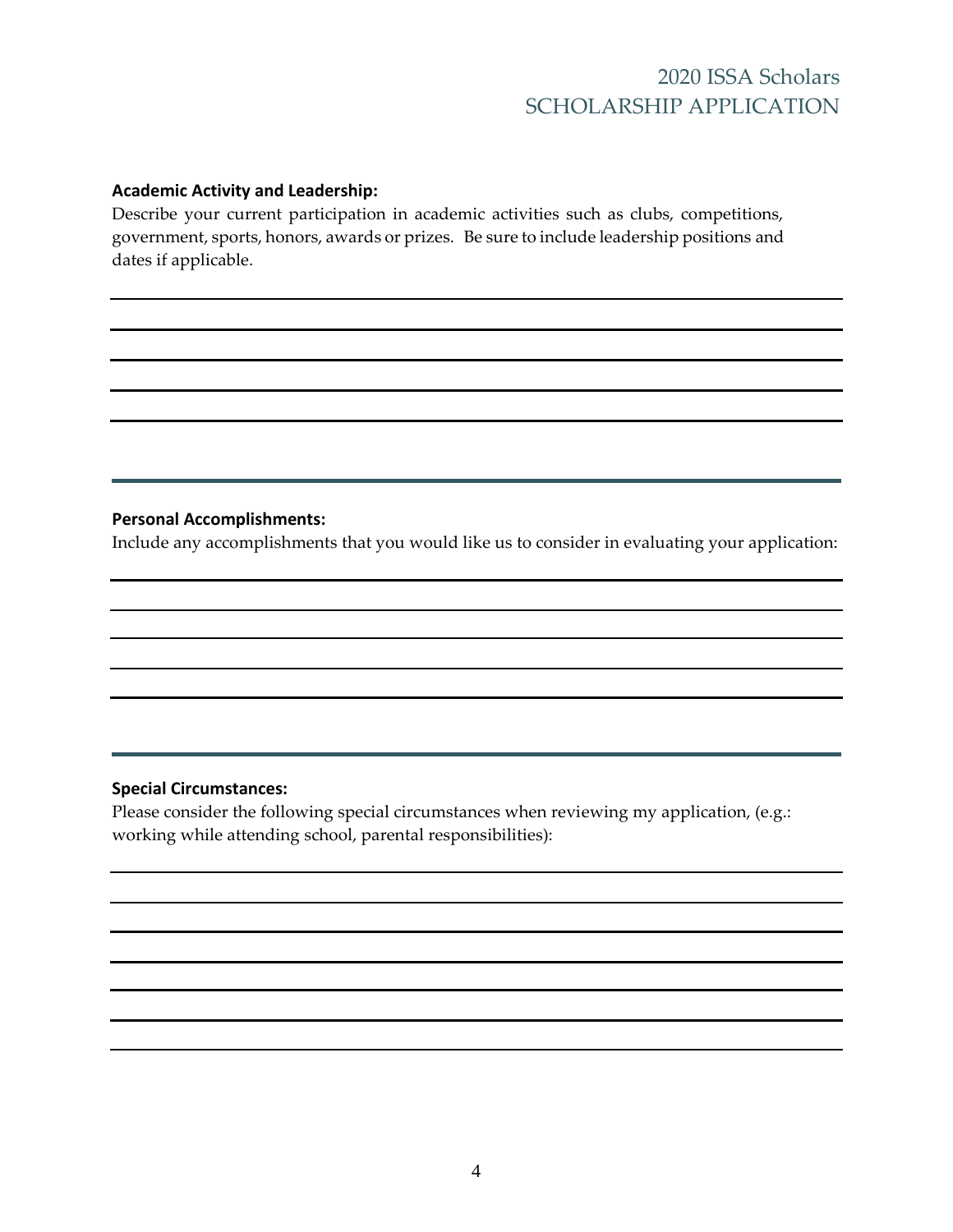

## **Evaluation:**

Instructors should complete the evaluation and either email to **tracy@issacharities.org** or seal it in an envelope and return to the student to include in their packet.

## **All evaluations must be submitted by March 1, 2020, please indicate grade of applicant:**

| ____ high school senior | ____ college student | ____ graduate student                                                                                |
|-------------------------|----------------------|------------------------------------------------------------------------------------------------------|
|                         |                      |                                                                                                      |
|                         |                      | Name of Evaluator: __________________________________Academic Area/Position: _______________________ |
|                         |                      |                                                                                                      |
|                         |                      |                                                                                                      |
|                         |                      |                                                                                                      |
|                         |                      |                                                                                                      |

## **General Ratings:**

Please evaluate the candidate in terms of the following characteristics by placing a check mark under the appropriate heading. In determining these ratings, please compare this candidate with all other individuals you have taught.

|                                                                                                     | Good<br>(Above Average) | <b>Excellent</b><br>$(Top 10\%)$ | Outstanding<br>(Top 5%) |
|-----------------------------------------------------------------------------------------------------|-------------------------|----------------------------------|-------------------------|
| <b>Academic Motivation</b>                                                                          |                         |                                  |                         |
| <b>Academic Creativity</b>                                                                          |                         |                                  |                         |
| <b>Academic Growth Potential</b>                                                                    |                         |                                  |                         |
| Leadership                                                                                          |                         |                                  |                         |
| Peer and Instructor Interaction                                                                     |                         |                                  |                         |
| <b>Emotional Maturity</b>                                                                           |                         |                                  |                         |
|                                                                                                     |                         |                                  |                         |
| Other information that might be helpful in evaluating this candidate: _____________________________ |                         |                                  |                         |
|                                                                                                     |                         |                                  |                         |
|                                                                                                     |                         |                                  |                         |

## **Please return form via mail or email to:**

Tracy Weber, ISSA Charities, 3300 Dundee Rd., Northbrook, IL 60062 or tracy@issacharities.org